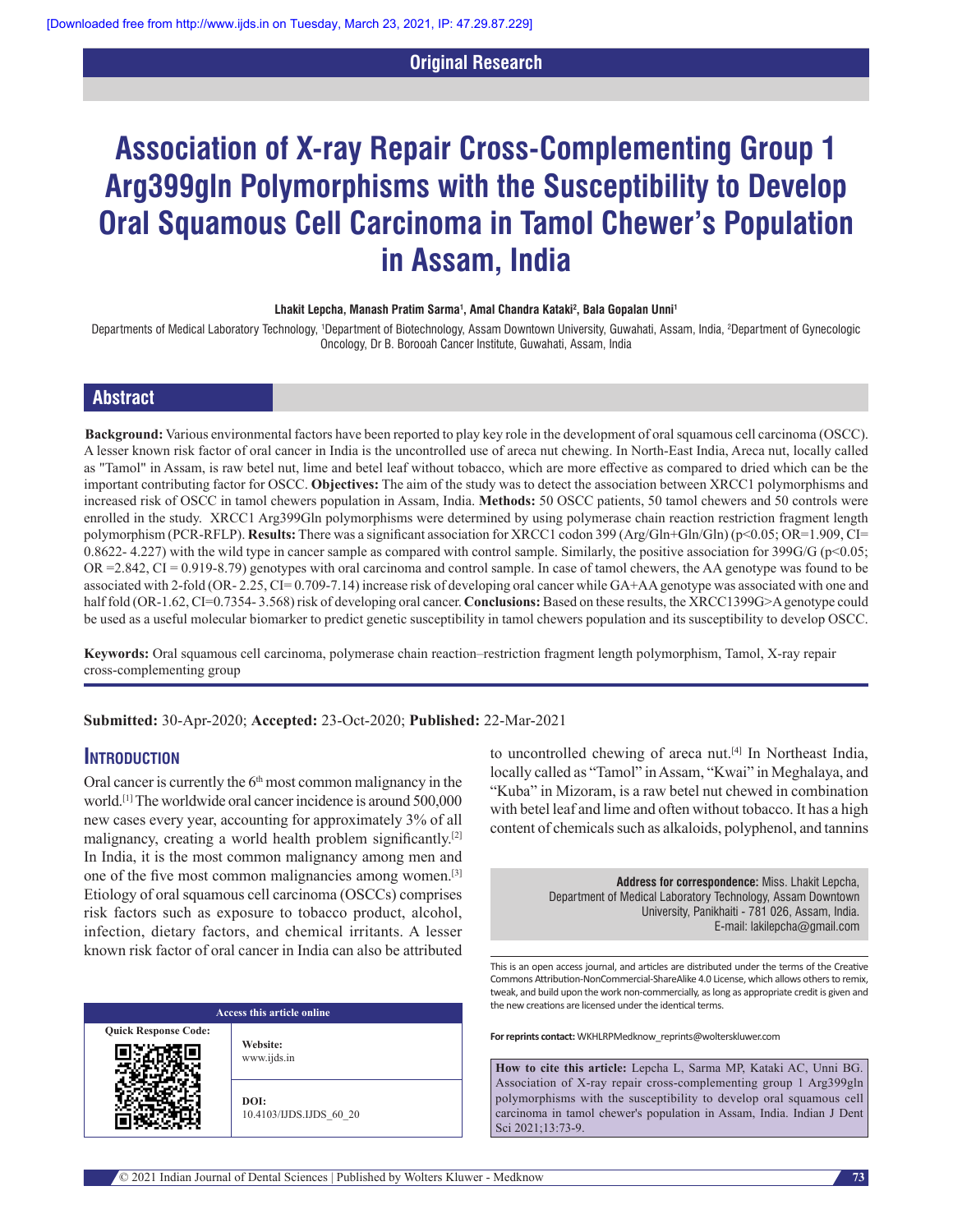as compared to the dried ones, which can be the major risk factor for the development of OSCC.<sup>[5]</sup> The northeast regions, especially Assam and Meghalaya, are the major regions for areca nut consumption.<sup>[6]</sup> Regular consumption can lead to scratches and eventually form ulcers in the oral cavity. The slaked lime also contains a strong chemical compound that will further form scars or ulcers in the soft tissue of the oral cavity.[7] Such factors can induce chromosomal instability or abnormal DNA damage response, further leading to cell death or unregulated proliferation. In such cases, the DNA repair system works to maintain genomic stability and repair further DNA damage. Therefore, any disruption or transcription of DNA repair genes accounts for the lethal effects of DNA damage and increases the risk of carcinoma.[8]

The important DNA repair pathways involved are nucleotide excision repair, base excision repair (BER), and double-strand break. The X-ray repair cross-complementing group 1 (XRCC1) involved in the BER pathway plays a key role in protecting the genome from a variety of risk factors. XRCC1 acts in BER encoding scaffolding protein that assembles together of the DNA repair complex.[9]

The three commonly studied single-nucleotide polymorphisms in the XRCC1 gene in different population include Arg194Trp (C to T substitution at exon 6 resulting in an arginine (Arg) to Trp amino acid change), Arg280His (G to A substitution at exon 9 resulting in an Arg to His amino acid change), and Arg399Gln (G to A substitution at exon 10 resulting in an Arg to glutamine [Gln] amino acid change).[8,9,10]

Several studies have also reported the association of head-and-neck cancer risk with DNA repair genes XRCC1 Arg194Trp, XRCC1 Arg280His, and XRCC1 Arg399Gln polymorphism.[10] In this present study, we investigate the interaction of XRCC1 (Arg399Gln) polymorphisms in OSCC patients and their role in modulating the relationship between habitual Tamol chewers and OSCC risk.

# **Methodology**

#### **Study subjects**

The study consisted of 50 histologically confirmed, untreated OSCC cases (diagnosed between 2015 and 2019), 50 samples from Tamol chewers, and 50 controls samples without a family history of cancer prior to cytological confirmation. All subjects included are living in the northeastern states of India. The oral swab and saliva sample of the participating subjects were collected upon written consent. Controls were individually matched to cases in sex, age, ethnicity, and neighborhood. The study was approved by the Institutional Ethics Committee, BBCI, Guwahati, Assam. Precautions were taken to avoid contaminations while handling the samples.

### **Data collection**

A standard predesigned questionnaire was used to collect general and exposure information of the subjects. Each subject was requested to report information on sociodemographic characteristics such as tobacco smoking, alcohol consumption, and betel quid chewing status. In this study, Tamol chewers, smokers, tobacco chewers, and alcohol consumers were excluded from control samples, and in case of Tamol chewers, the populations with smokers, tobacco chewers, and alcohol consumers were excluded.

#### **Cytomorphological studies for Tamol chewers**

In Tamol chewers group, cytomorphological studies had been conducted to screen the sample before proceeding to DNA analysis. The sample collection criteria were of individuals who are nonsmoker, nontobacco chewer, and habitual Tamol chewers. Cytologically confirmed OSCC case samples were done only on Tamol chewers and further assessments were carried. The subject was instructed to rinse the oral cavity with water and the smear was taken from the buccal mucosa using a wooden spatula. The materials collected were smeared on two slides and immediately fixed on 95% ethyl alcohol for 15 min. One slide was stained according to the hematoxylin and eosin staining method and Papanicolaou (PAP) staining method. The smear was the observed under  $\times$ 40 and  $\times$ 100 magnification. The cytological features of the smear have been observed and compared with the control sample.

#### **DNA extraction and genotyping**

The genomic DNA was isolated from the collected saliva and oral swaps using the Trizol reagent, T9424 (Sigma), according to the protocol provided by the company and were stored at −20ºC before genotyping. The XRCC1 (Arg399Gln) gene was amplified using forward and reverse primers: 5'‑TTGTGCTTTCTCTGTGTCCA‑3' and 5'‑TCCTCCAGCCTTTTCTGATA‑3', the primer has been taken from the previous published paper with slight modification.[9] An amplicon of 615 bp was obtained. The polymerase chain reaction (PCR) product was digested with MspI restriction enzyme (New England Biolabs, USA); two fragments of 240 and 375 bp represent the wild-type allele GG (Arg/Arg), three fragments of 615, 375, and 240 bp indicate for heterozygous GA(Arg/Gln) and a single 615 bp fragment for the variant allele AA(Gln/Gln). The restriction fragment length polymorphism (RFLP) results were confirmed by sequencing 10% of the randomly selected samples from both cases and controls by Sanger sequencing using Genetic Analyzer 3500, Applied BioSystems (AgriGenome, Kerala, India).

#### **Statistical analysis**

Statistically significant differences of demographic characteristics in the study populations were assessed by Chi‑square test. Analysis of risk of association between tamol chewing and cancer status of XRCC1 Arg399Gln genotypes is expressed in terms of odds ratios (ORs), 95% confidence intervals (95% CIs), and their corresponding P values.  $P = 0.05$ was taken as statistically significant.

# **Results**

A total of 150 samples, 50 each from OSCC patients, Tamol chewers, and control subjects, were included in the studies with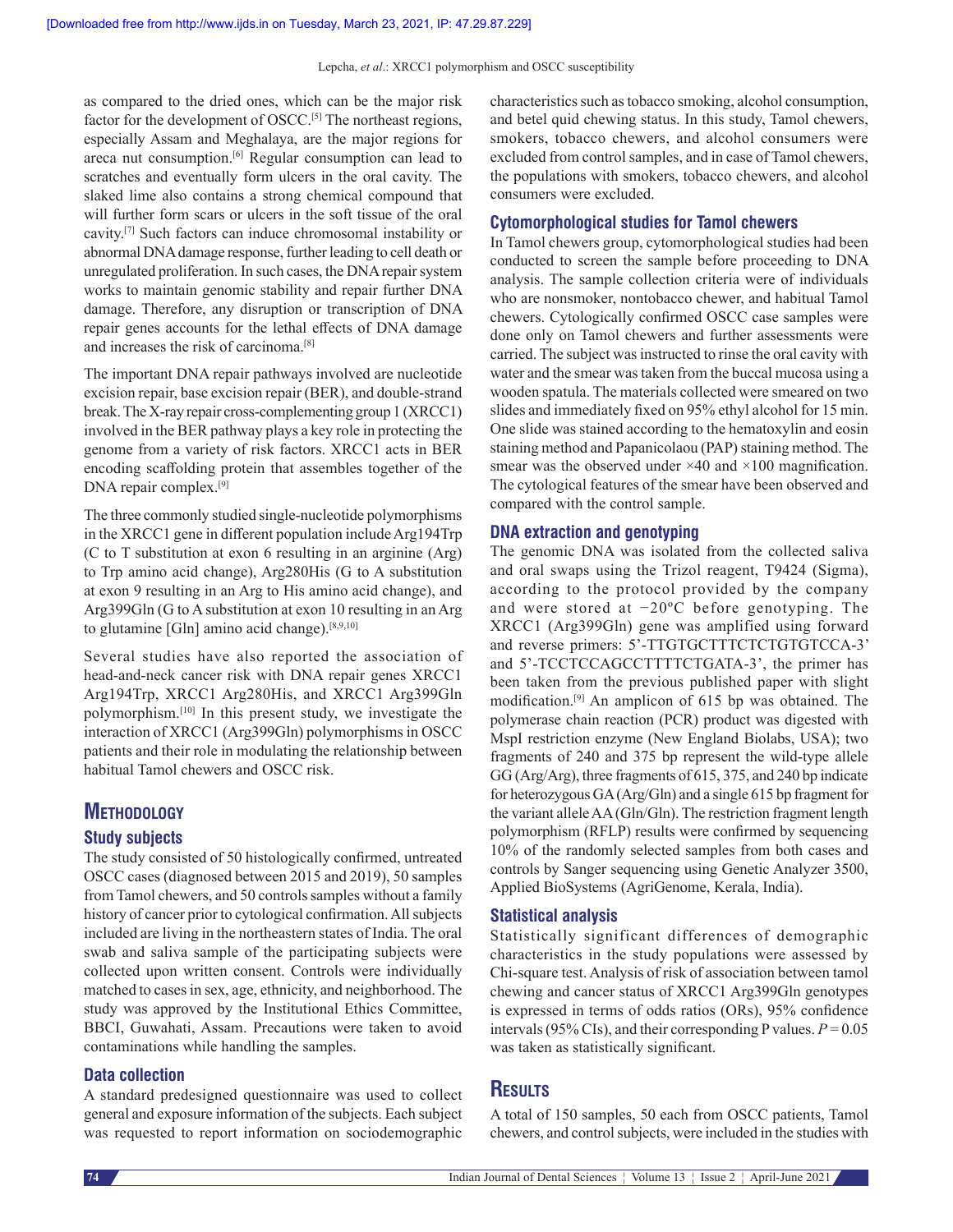

**Figure 1:** Papanicolaou staining method in habitual Tamol chewers. (a) Micronucleate cell (b) disturbed nuclei-cytoplasmic ratio and inflammatory cells (c) binucleated cells (d) anucleate cells



**Figure** 2: (a) X-ray repair cross-complementing group 1 gene amplicon of 615bp. L represents the DNA ladder and Lanes 1, 2, 3, 4, 5, 6, and 7 represent polymerase chain reaction product. (b) Digested product after restriction fragment length polymorphism with MspI in case lanes 1, 2, 3, 14, 15, and 18 represent wild Arg/Arg (G/G) genotype, lanes 5, 6, 13, 16, and 17 represent heterozygous‑type Arg/Gln (G/A) genotypes, and lanes 7, 8, 9, 10, and 11 represent mutant Gln/Gln (A/A) genotypes. (c) Digested product after RFLP with MspI in Tamol chewers L: DNA ladder, lanes 1, 3, and 5 represent wild Arg/Arg (G/G) genotype, lanes 2 and 4 represent heterozygous‑type Arg/Gln (G/A) genotypes, and lane 6 represents mutant Gln/Gln (A/A) genotypes. Arg: Arginine, Gln: Glutamine

| Table 1: Characteristics of included subjects  |                                               |
|------------------------------------------------|-----------------------------------------------|
| <b>Characteristics</b><br><b>Cancer (OSCC)</b> | <b>Control</b><br><b>Tamol</b> pan<br>chewers |
| Age (mean $\pm$ SD)                            | $50+11$                                       |
| $55 \pm 12$                                    | $46 \pm 11$                                   |
| Sex                                            |                                               |
| Female                                         | 41                                            |
| 14                                             | 31                                            |
| 36                                             | 09                                            |
| Male                                           | 19                                            |
| Tamol pan (years)                              |                                               |
| 5                                              | 24                                            |
| $5 - 10$                                       | Never                                         |
| 45                                             | 26                                            |
| >10                                            | Never                                         |
| Tamol pan/day                                  |                                               |
| $10 - 20$                                      | 28                                            |
| 37                                             | Never                                         |
| 13                                             | 22                                            |
| >20                                            | Never                                         |

OSCC: Oral squamous cell carcinoma, SD: Standard deviation

prior consent. The mean age of the OSCC patients, Tamol pan chewers, and control were  $55 \pm 12$ ,  $46 \pm 11$ , and  $50 \pm 11$  years, respectively. Of 50 samples of cancer patients, 36 were male and 14 were female. In Tamol pan chewers group, the maximum number was female and it must be noted that male population are often involved in alcohol and tobacco consumptions which are already an established carcinogen, thereby ruling male patient out. Not much of a family history with oral cancer or head-and-neck cancer cases as such was observed [Table 1]. In Tamol chewers' group, cytomorphological studies had been conducted to screen the sample before proceeding to DNA analysis. The buccal smear stained with PAP stain showed oral epithelial dysplasia commonly observed in habitual Tamol chewers [Figure 1]. The samples which showed positive for oral epithelial dysplasia were included in XRCC1 399 codon polymorphism studies.

The DNA samples were amplified by the PCR method and the samples were separated on 2% agarose gel where 615 bp DNA has been observed [Figure 2a]. An association between XRCC1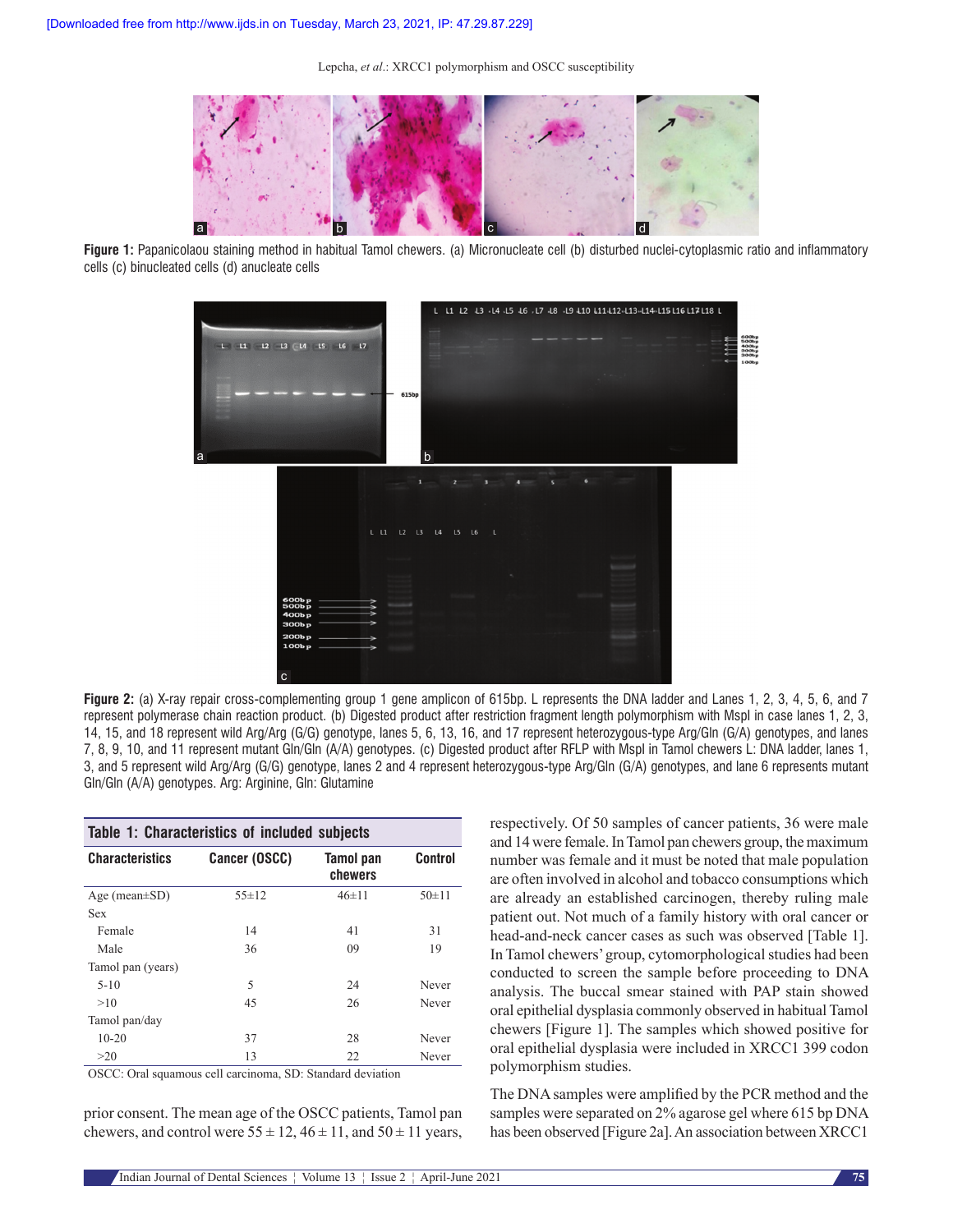Arg399Gln polymorphisms was determined by detecting PCR-RFLP band pattern on 2% agarose gel and XRCC1 Arg399Gln polymorphism was investigated by PCR/RFLP. After digestion with MspI enzymes, two fragments of 241 bp and 374 bp are obtained for wild-type Arg/Arg genotypes. The homozygous variant genotypes display only one fragment of 615 bp, Gln/Gln genotypes, and the heterozygous display all three fragments of Arg/Gln genotypes. Lanes 1, 2, 3, 14, 15, and 18 represent wild Arg/Arg (G/G) genotype, lanes 5, 6, 13, 16, and 17 represent heterozygous‑type Arg/Gln (G/A) genotypes, and lanes 7, 8, 9, 10, and 11 represent mutant Gln/  $Gln(A/A)$  genotypes [Figure 2b]. In Tamol pan chewers, lanes 1, 3 and 5 represent wild Arg/Arg (G/G) genotype, lanes 2 and 4 represent heterozygous‑type Arg/Gln (G/A) genotypes, and

lane 6 represents mutant Gln/Gln (A/A) genotypes [Figure 2c]. Genotyping results [Tables 2 and 3] show the distribution of Arg/Arg, Arg/Gln, and Gln/Gln for XRCC1 at codon 399. The allele frequency of XRCC1 codon 399 among case was Arg/ Arg  $(40\%)$ , Arg/Gln  $(36\%)$ , and Gln/Gln  $(24\%)$ . Similarly, in Tamol chewers and control case, the allele frequency of Arg/ Arg, Arg/Gln and Gln/Gln of 44% and 36%, 20% and 56%, 34% and 10% respectively was found.

According to the results in Table 2, there was a significant association for 399 ( $Arg/Gln + Gln/Gln$ )( $P < 0.05$ ; OR = 1.909,  $CI = 0.8622 - 4.227$  with the wild type in cancer sample as compared with the control sample. Similarly, there was a positive association for  $399G/G$  (OR = 2.842, CI = 0.919–8.79) genotypes with oral carcinoma and control sample. It is

# **Table 2: Genotyping results shows the distribution of Arg/Arg, Arg/Gln and Gln/Gln for X-ray repair cross-complementing group 1 at codon 399 of control and cases**

| Genotypes                   | Controls $(n=50)$ , n<br>(%) | Cases $(n=50)$ , n<br>(%) | OR (95% CI)          |      |
|-----------------------------|------------------------------|---------------------------|----------------------|------|
| GG (Arg/Arg)                | 28 (56)                      | 20(40)                    | $1.00$ (reference)   |      |
| GA(Arg/Gln)                 | 17 (34)                      | 18 (36)                   | 1.093 (0.4799-2.484) | 0.41 |
| AA(Gln/Gln)                 | 5(10)                        | 12(24)                    | $2.842(0.919-8.79)$  | 0.03 |
| $GA(Arg/Gln) + AA(Gln/Gln)$ | 22(44)                       | 30(60)                    | 1.909 (0.8622-4.227) | 0.05 |

*n*: Number of samples, OR: Odds ratio, CI: Confidence interval, Arg: Arginine, Gln: Glutamine

# **Table 3: Genotyping results show the distribution of Arg/Arg, Arg/Gln, and Gln/Gln for X-ray repair cross-complementing group 1 at codon 399 of control and Tamol chewers**

| Genotypes                   | Controls $(n=50)$ , n<br>(%) | Tamol chewers $(n=50)$ , n<br>(%) | <b>OR (95% CI)</b>      |        |
|-----------------------------|------------------------------|-----------------------------------|-------------------------|--------|
| GG (Arg/Arg)                | 28 (56)                      | 22(44)                            | $1.00$ (reference)      |        |
| GA(Arg/Gln)                 | 17 (34)                      | 18 (36)                           | $1.093(0.4799 - 2.484)$ | 0.41   |
| AA(Gln/Gln)                 | 5(10)                        | 10(20)                            | $2.25(0.709 - 7.14)$    | 0.08   |
| $GA(Arg/Gln) + AA(Gln/Gln)$ | 22(44)                       | 28 (56)                           | $1.62(0.7354 - 3.568)$  | 0.1196 |

*n*: Number of samples, OR: Odds ratio, CI: Confidence interval, Arg: Arginine, Gln: Glutamine

| Table 4: Allele frequencies for X-ray repair cross-complementing group 1 at codon 399 in cases and control |                       |                    |                      |         |  |  |
|------------------------------------------------------------------------------------------------------------|-----------------------|--------------------|----------------------|---------|--|--|
| Variables                                                                                                  | Controls $(n=50)$ (%) | Cases $(n=50)$ (%) | OR (95% CI)          |         |  |  |
| G (Arg) allele frequency                                                                                   | 73 (73)               | 58 (58)            | $1.958(1.081-3.545)$ | 0.01348 |  |  |
| A (Gln) allele frequency                                                                                   | 27(27)                | 42 (42)            |                      |         |  |  |
| w Number of complex OB, Odds rotic CL Confidence interval Argu Argining Cln: Clutomine                     |                       |                    |                      |         |  |  |

*n*: Number of samples, OR: Odds ratio, CI: Confidence interval, Arg: Arginine, Gln: Glutamine

| Table 5: Allele frequencies for X-ray repair cross-complementing group 1 at codon 399 in Tamol chewer's and control |                                                                                                      |                            |                      |         |  |  |
|---------------------------------------------------------------------------------------------------------------------|------------------------------------------------------------------------------------------------------|----------------------------|----------------------|---------|--|--|
| Variables                                                                                                           | Controls $(n=50)$ (%)                                                                                | Tamol chewers $(n=50)$ (%) | <b>OR (95% CI)</b>   |         |  |  |
| G (Arg) allele frequency                                                                                            | 73 (73)                                                                                              | 62(62)                     | $1.657(0.911-3.014)$ | 0.05011 |  |  |
| A (Gln) allele frequency                                                                                            | 27(27)                                                                                               | 38 (38)                    |                      |         |  |  |
|                                                                                                                     | $\mu$ . Number of camples $\Omega$ . Odds ratio CI: Confidence interval Arg. Arginine Gln: Glutamine |                            |                      |         |  |  |

amples, OR: Odds ratio, CI: Confidence interval, Arg: Arg

| Table 6: Allele frequencies for X-ray repair cross-complementing group 1 at codon 399 in Tamol chewer's and cases |                    |                                    |                          |        |  |  |
|-------------------------------------------------------------------------------------------------------------------|--------------------|------------------------------------|--------------------------|--------|--|--|
| Variables                                                                                                         | Cases $(n=50)$ (%) | Tamol chewers $(n=50)$ (%)         | <b>OR (95% CI)</b>       |        |  |  |
| G (Arg) allele frequency                                                                                          | 58                 | 62(62)                             | $0.8464(0.4804 - 1.491)$ | 0.2839 |  |  |
| A (Gln) allele frequency                                                                                          | 42                 | 38 (38)                            |                          |        |  |  |
|                                                                                                                   |                    | $\sim$ $\sim$ $\sim$ $\sim$ $\sim$ |                          |        |  |  |

*n*: Number of samples, OR: Odds ratio, CI: Confidence interval, Arg: Arginine, Gln: Glutamine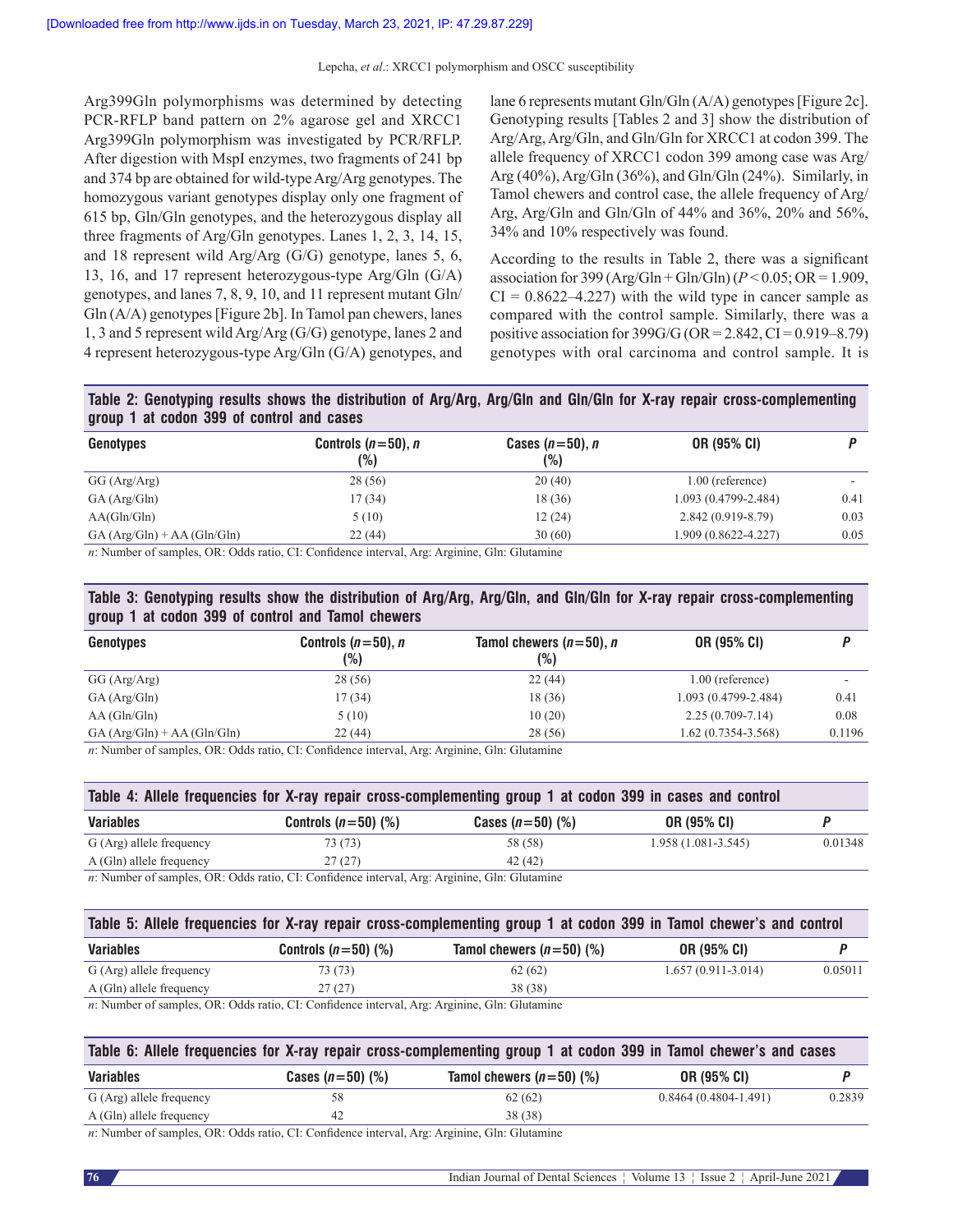statistically significant, as tested indicated by *P* < 0.05. Based on these results, the AA and GA genotype can be observed as risk factors that increase the risk by approximately three- and twofold, respectively. When comparisons were drawn between control and Tamol chewers, AA genotype was found to be associated with twofold  $(OR - 2.25, CI = 0.709 - 7.14)$ increase risk of developing oral cancer, while GA + AA genotype was associated with one and half fold  $(OR - 1.62,$  $CI = 0.7354 - 3.568$  risk of developing oral cancer. However, no significant association was observed with respect to either of the genotype [Table 3].

Tables 4‑6 represents allele frequencies of XRCC1 399 codon. For XRCC1 Arg399Gln gene, the frequency of Arg allele in cases was 42.0%, whereas in controls and Tamol chewers, it was 27% and 38%, respectively, the frequency of Gln allele in cases was 58% and 73% in controls, while the frequency of Gln allele was 62% in Tamol chewers. Allele G was associated with twofold increase risk when control category was compared with cases (OR – 1.958, CI = 1.081–3.545; *P* < 0.05). When control was compared against Tamol chewers, G allele was to be a risk factor that increases the risk of developing the cancer by one and half fold (OR – 1.657, CI = 0.911–3.014;  $P < 0.05$ ). However, no significance value was observed when cases are compared against Tamol chewers.

# **Discussion**

This study investigates the association between DNA repair genes, i.e., XRCC1 Arg399Gln polymorphism and its susceptibility toward the development of OSCCs in Tamol chewers population in Assam, India. [14-16] Our finding suggests that Tamol pan chewers showed epithelial dysplasia which is often found in more than 90% in Tamol chewers population for more than 10 years. A significant positive correlation was found between the grading of epithelial dysplasia with duration of Tamol consumption in a year  $(r = 0.267, P = 0.036)$ . These variables were positively related with grading of epithelial

|            |  | Table 7: Literature review in X-ray repair cross-complementing group 1 polymorphism and cancer cases in Indian |  |  |  |
|------------|--|----------------------------------------------------------------------------------------------------------------|--|--|--|
| population |  |                                                                                                                |  |  |  |

| <b>First author</b><br>(year)                   | Country/state                                                | <b>Tumor site</b>                       | <b>SNPs studied</b>                                    | <b>Sample</b><br>size | <b>Conclusive remarks</b>                                                                                                                                                                                                                                  |
|-------------------------------------------------|--------------------------------------------------------------|-----------------------------------------|--------------------------------------------------------|-----------------------|------------------------------------------------------------------------------------------------------------------------------------------------------------------------------------------------------------------------------------------------------------|
| Raktim<br>Borkokoty et al,<br>$2020^{[13]}$     | India (Assam)                                                | <b>OSCC</b>                             | XRCC1 Arg399Gln<br>XRCC-1 Arg194Trp<br>XRCC1 Arg280His | 152/190               | Polymorphisms in XRCC1 gene is associated with OSCC<br>pathogenesis in Kamrup Urban District, Assam, India,<br>and is of prognostic significance. Also suggestive of the<br>importance of base excision repair pathway alterations in<br>OSCC pathogenesis |
| Vijay Parshuram<br>Raturia et al.,<br>2019[21]  | India<br>(Lucknow and<br>Tamil nadu)                         | Laryngeal<br>squamous cell<br>carcinoma | XRCC-1 Arg194Trp                                       | 150/150               | Habit of alcohol intake, tobacco smoking and chewing<br>habits and XRCC-1 variant have statistically significant<br>and thus loco-regionally increased the case of laryngeal<br>squamous cell carcinomas                                                   |
| Sambit Swarup<br>Nanda et al.,<br>2018[8]       | India<br>(Lucknow)                                           | <b>HNC</b>                              | XRCC1<br>Arg194Trp                                     | 101/00                | Relation XRCC1 Arg194Trp polymorphism with head and<br>neck squamous cell carcinoma patients who are treated<br>with CCRT and found that genotypic variant of XRCC1 in<br>HNSCC patients treated with CCRT                                                 |
| Serum anil singh<br>et al., 2018 <sup>[9]</sup> | Northeast<br>India<br>(Manipuri,<br>Nagaland and<br>Mizoram) | Nasopharyngeal<br>carcinoma             | XRCC1 Arg399Gln<br>XRCC2 Arg188His                     | 100/120               | Studies showed that XRCC1 Arg399Gln polymorphic<br>variant is a strong predisposing risk factor for NPC in the<br>northeast Indian population                                                                                                              |
| Goutham Hassan<br>Venkatesh et al.,<br>2013[20] | India<br>(Karnataka)                                         | <b>HNC</b>                              | XRCC1 Arg399Gln<br>XRCC-1 Arg194Trp<br>XRCC1 Arg280His | 183/00                | They report of gene variants of DNA repair gene and its<br>associated with the risk of developing oral mucositis in<br>HNC patients undergoing therapy (chemoradiotherapy or<br>radiotherapy)                                                              |
| Kumar A et al.,<br>$2012^{[3]}$                 | North India                                                  | <b>HNC</b>                              | XRCC-1 Arg194Trp                                       | 278/278               | In XRCC1 polymorphisms, Arg194Trp variants showed a<br>reduced risk, with XRCC1-Arg280His variants, there was<br>no association with HNC risk                                                                                                              |
| Sobti RC et al.,<br>2007[12]                    | Northern India                                               | Esophageal<br>cancer                    | XRCC1 Arg399Gln                                        | 120/160               | In smokers, the XRCC1 Arg/Gln genotype was marginally<br>and statistically non significantly associated with increased<br>risk of esophageal cancer                                                                                                        |
| Ramachandran S<br>et al., 2006[10]              | South Indian<br>population<br>(Travancore)                   | <b>OSCC</b>                             | XRCC1 Arg399Gln<br>XRCC-1 Arg194Trp<br>XRCC1 Arg280His | 110/110               | SNPs were investigated in XRCC1 Arg194Trp and found no<br>associated with increased risk of developing oral cancer                                                                                                                                         |
| Mousumi<br>Majumder et al.,<br>2005[16]         | India<br>(Calcutta)                                          | <b>OSCC</b>                             | XRCC1 Arg399Gln                                        | 31/348                | Genetic variant of XRCC1 (codon 280), increased the risk<br>of both leukoplakia and cancer among smokers Therefore,<br>XRCC1 can be a marker to identify which leucoplakias can<br>progress to cancer                                                      |

XRCC: X-ray repair cross-complementing gene, HNC: Head and neck cancer, NPC: Nasopharyngeal cancer, OSCC: Oral Squamous cell carcinoma, CCRT: Concurrent chemoradiation therapy, SNPs: single nucleotide polymorphisms, Arg: Arginine, Gln: Glutamine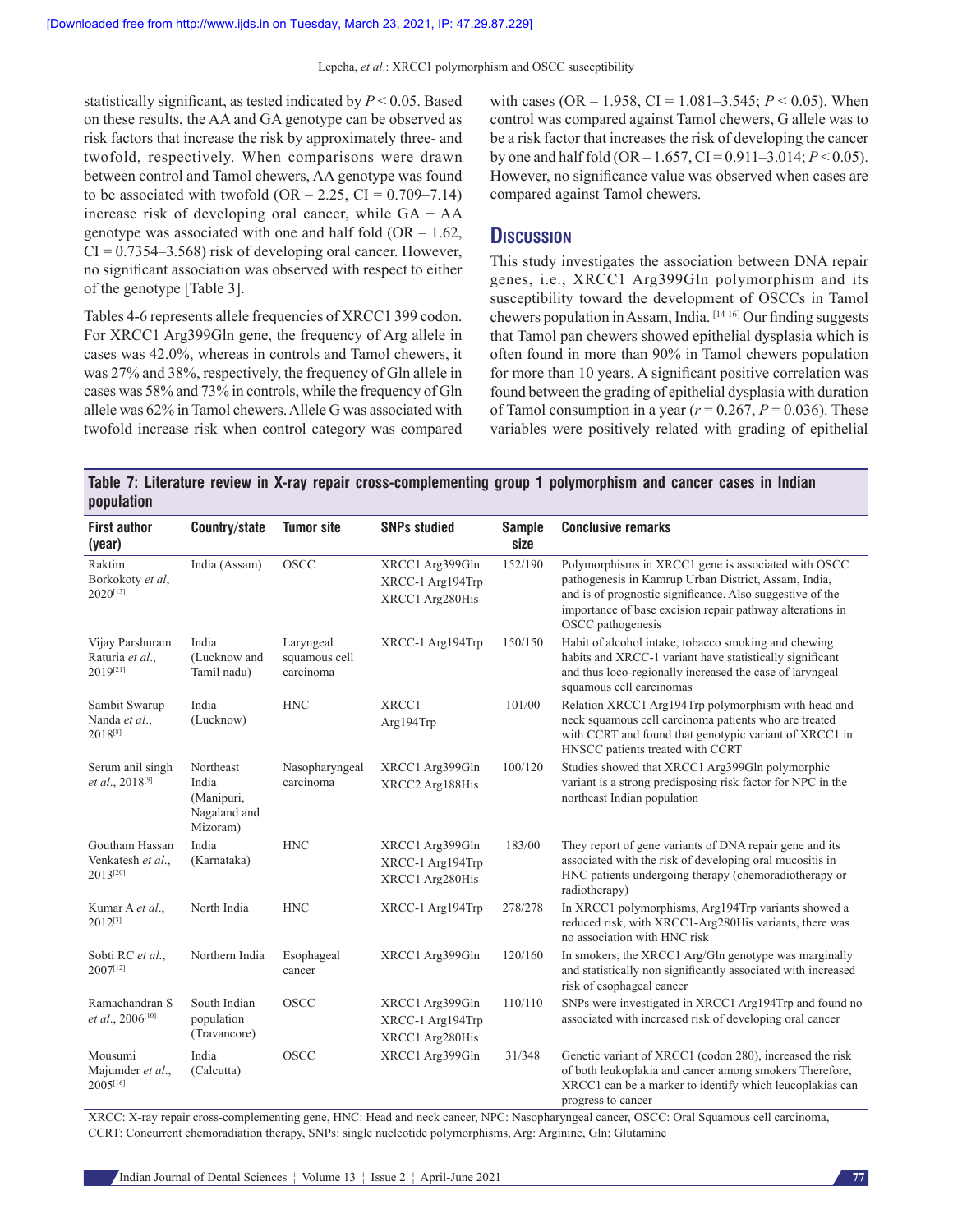dysplasia and this study concludes that epithelial dysplasia was common among chronic pan chewers. Waris and Nagi *et al*. also highlighted the presence of epithelial dysplasia in 57.7% of the habitual pan chewers. This study can also serve as a primary screening process before proceeding to any further expensive and complex test.[11]

Tamol pan, a mixture of raw betel nut, betel leaf, and lime, contains a large number of alkaloids and phenolic compounds. These compounds are considered risk factors of cancer which can form DNA adducts causing DNA damage, further lead mutation and genomic instability.[6] The XRCC1 is involved in BER pathway that plays a key role in protecting the genome from various risk factors. XRCC1s act in BER encoding scaffolding protein that assembles together the DNA repair complex.[11,20,21] The three commonly studied single-nucleotide polymorphisms in the XRCC1 gene in various population include Arg194Trp, Arg280His, and Arg399Gln [Table 7]. Our investigation demonstrates a significant association between XRCC Arg399Gln polymorphism in cases with control  $(P = 0.05)$ . In case of Tamol chewers group, XRCC1 (Gln/Gln) was at twofold risk to develop cancer as compared with the control group (OR = 2.25, CI =  $0.709-7.14$ ), which are in accordance with a previous data report by Borkokoty *et al.* (2020) where they reported that the presence of XRCC1 399 variant genotype increased the risk of oral cavity cancer (OR =  $1.566$ ,  $P = 0.049$ ) in smokers and alcoholics in the India population.[12] Adampourezare *et al*. (2017) also reported a positive association for 399G/G ( $P < 0.001$ , OR = 3.304, CI = 1.624–6.780) and 399 A/A ( $P < 0.001$ , OR = 14.143,  $CI = 1.861 - 296.277$  genotypes with differentiated thyroid carcinoma and concluded that the XRCC1 399G >A genotype could be used as a useful molecular biomarker to predict genetic susceptibility for differentiated thyroid carcinoma in Iranian-Azeri populations.<sup>[14]</sup>

Various studies had done in association with XRCC1 vatients in Indian population in relation with tobacco related cancer cases and found a significant association.[15,16] Avci *et al*. investigated the association of XRCC1 Arg399Gln polymorphisms with the susceptibility of developing OSCC in the Turkish population. One hundred and eleven case and 148 controls were studied with PCR/RFLP approach. It was found that the XRCC1 Arg399Gln Gln/Gln genotype and Gln allele were risk factors for OSCC.[2] Another report from the Indian population by Singh and Ghosh (2016) found that XRCC1Arg399Gln polymorphic variant is a strong predisposing risk factor for nasopharyngeal cancer in the northeast Indian population.[9] In our studies, we have also found the positive relation between XRCC1Arg399Gln polymorphic variant and OSCCs, which can serve as a strong predisposing risk factor for OSCC in the northeast population.

In XRCC1 Arg399Gln polymorphism, the wild-type allele and the variant allele are arginine (Arg) and glutamine (Gln) at codon 399. Gln allele was found to be statistically associated with cancer cases compared to the Arg allele in both the groups by twofold and one and half fold. In cancer case, the risk was twofold with *P* < 0.05, similar result was also found in Tamol chewers group where the risk was one and half fold with *P* < 0.05 which may indicate the Tamol consumption the responsible risk factor. Allele frequencies for Arg and Gln observed in this study are found similar to other cancer studies. Cho *et al*. observed XRCC1 Arg399Gln polymorphism and risk of NPC among Taiwanese in China. Arg allele frequency in cases was 0.71, whereas in controls, it was 0.73. Gln allele frequency in cases was 0.29, and in controls, it was 0.27. In the Cantonese population, Arg allele frequency in nasopharyngeal carcinoma patients was 75.0%, whereas in controls, it was 74.0%. Gln allele frequency in cases was 25.0% and 26.0% in controls.[17] A similar study conducted in North Africa reported that Arg allele frequency in cases was 72.0% and 75.6% in controls, while the Gln allele frequency in cases was 28.0% and 24.4% in controls.[18] However, in the study of Li *et al*., a statistically significant difference was found between cases and controls.[19] Habit of other addictive sunbstances and patinets under therapy also have positive impact on XRCC-1 varients on Head and Neck cancer.[20,21] Our investigation suggested a significant association between cancer case or Tamol chewers and the allelic frequencies for XRCC1 399 codon.  $(P = 0.01348, P = 0.05011)$ . These are encouraging results and suggest that this genetic variation can be the contributing factor for the progression of cancer and also suggest that the association of Tamol chewing habit may induce various type of DNA damage.

# **Conclusion**

This study showed that the XRCC1 Arg399Gln polymorphic variants can serve as a predisposing risk factor for OSCC in Tamol chewers' population in Assam. Saliva can serve as an appropriate sample since it can be collected easily because it is a noninvasive procedure making sample collection easy. Our studies might have certain limitations with regard to sample size, so further studies with a larger sample size and also in other population are required before the clinical implication can be conducted.

#### **Acknowledgment**

The author acknowledges the financial support received from Assam Downtown University in the form of a seed grant and Dr. Bhubaneswar Borooah Cancer Institute and North East Cancer Hospital and Research Institute for providing research samples and technical help for undertaking the research work.

#### **Financial support and sponsorship** Nil.

#### **Conflicts of interest**

There are no conflicts of interest.

### **References**

1. Ferlay J, Colombet M, Soerjomataram I, Siegel R, Torre L, Jemal A. Global and regional estimates of the incidence and mortality for 38